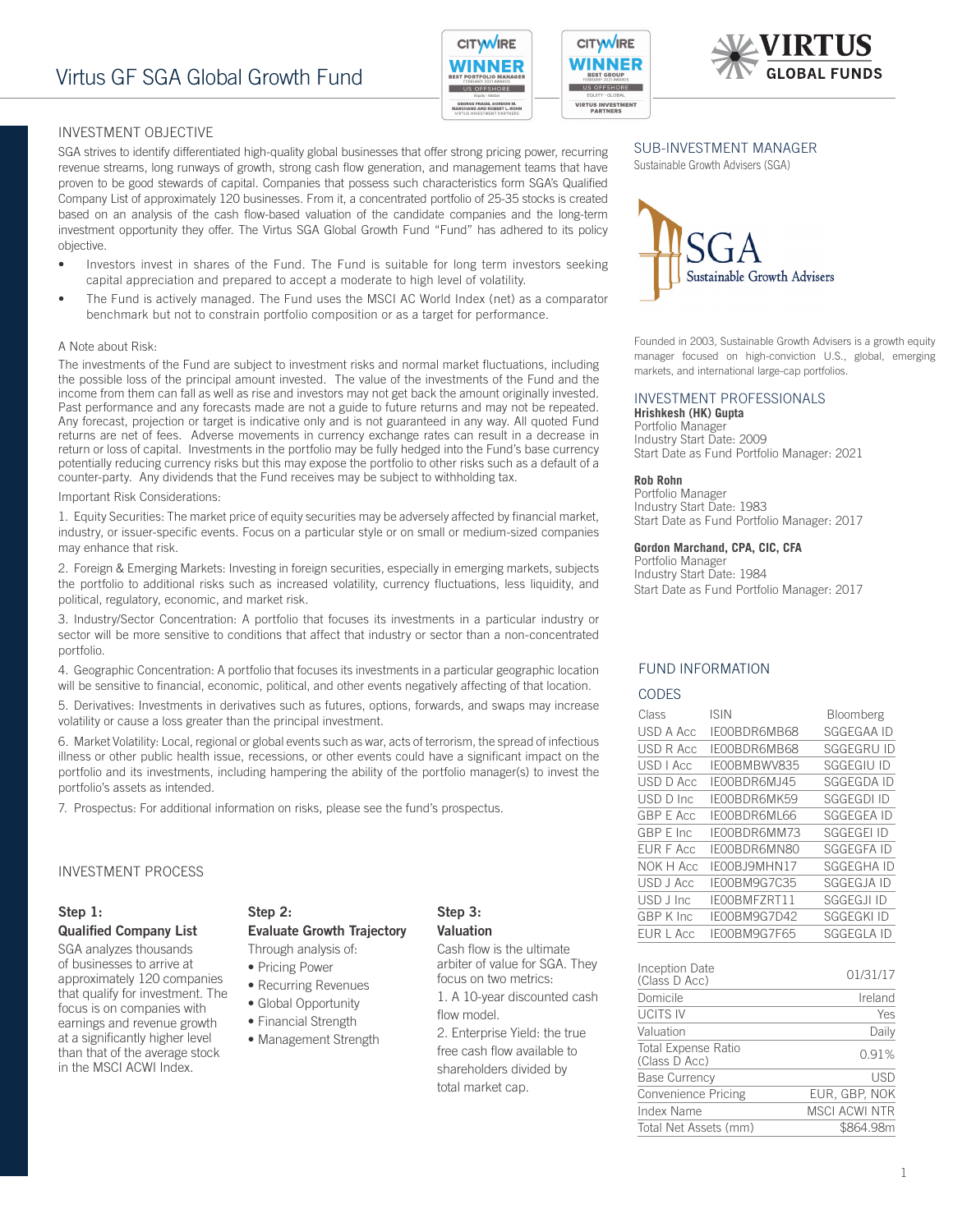## ANNUAL PERFORMANCE (%) **Past performance does not predict future results.**

|                                                                        | 2021 | 2020 | 2019 |                                          | 2016 |     | 2015 2014 | 2013 | 2012 |
|------------------------------------------------------------------------|------|------|------|------------------------------------------|------|-----|-----------|------|------|
| Class D                                                                |      |      |      | 8.47 28.72 32.31 -2.14 28.33 n/a n/a n/a |      |     |           | n/a  | n/a  |
| MSCI ACWI Index (net) 18.54    16.25    26.60    -9.41    20.67    n/a |      |      |      |                                          |      | n/a | n/a       | n/a  | n/a  |

## ANNUAL PERFORMANCE (%) **Past performance does not predict future results.**



Performance data quoted represents past results. Current performance may be higher or lower than the performance shown. Investment return and principal value will fluctuate so your shares, when redeemed, may be worth more or less than their original cost. Please visit www.virtusglobalfunds. com for performance data current to the most recent month-end.

## Class D Acc total expense ratio is 0.91%.

Average annual total return reflect the change in share price, operating expenses and the reinvestment of dividends and capital gains. There are no entry fees for this share class. Fees and expenses vary among share classes and other share classes do carry entry charges. Please visit www.virtusglobalfunds. com for full fee schedule. For Fund Performance for other share classes, please see the Virtus Global Funds Performance.

| <b>CHARACTERISTICS</b>              |                 | Fund Index     |
|-------------------------------------|-----------------|----------------|
| Average Weighted<br>Market Cap (bn) | \$283.9 \$362.7 |                |
| Median Market Cap (bn)              |                 | $$65.9$ $$6.4$ |
| 3-Year EPS Growth Rate              |                 | 13.5% 14.6%    |
| <b>Forward Price/Earnings</b>       |                 | 30.9x 17.6x    |
| Price/Sales                         |                 | 8.0x 5.3x      |
| Gross Margin                        | 21.5            | 20.8           |
| <b>Active Share</b>                 | 88.5%           |                |
| Total # of Holdings                 | 35              |                |

| Total                | 37.56                  |
|----------------------|------------------------|
| Meta Platforms Inc.  | 3.22                   |
| Cp All Pcl           | 3.27                   |
| Alphabet, Inc.- CI C | 3.30                   |
| Infosys Ltd          | 3.35                   |
| Yum! Brands Inc.     | 3.39                   |
| Microsoft Corp       | 3.51                   |
| Workday Inc          | 3.68                   |
| <b>HDFC Bank Ltd</b> | 4.33                   |
| Amazon.com Inc.      | 4.72                   |
| Visa Inc             | 4.80                   |
| TOP 10 HOLDINGS      | Invested<br>Assets (%) |

| <b>SECTOR ALLOCATION</b>      | Invested<br>Assets (%) | Index<br>(% ) |
|-------------------------------|------------------------|---------------|
| <b>Communication Services</b> | 9.86                   | 8.53          |
| Consumer Discretionary        | 11.23                  | 12.00         |
| <b>Consumer Staples</b>       | 8.39                   | 6.92          |
| Energy                        | 0.00                   | 4.04          |
| Financials                    | 10.34                  | 14.79         |
| <b>Health Care</b>            | 20.33                  | 11.36         |
| Industrials                   | 4.99                   | 9.46          |
| Information Technology        | 32.43                  | 22.77         |
| Materials                     | 2.41                   | 4.73          |
| Real Estate                   | 0.00                   | 2.66          |
| Utilities                     | () () ()               | 274           |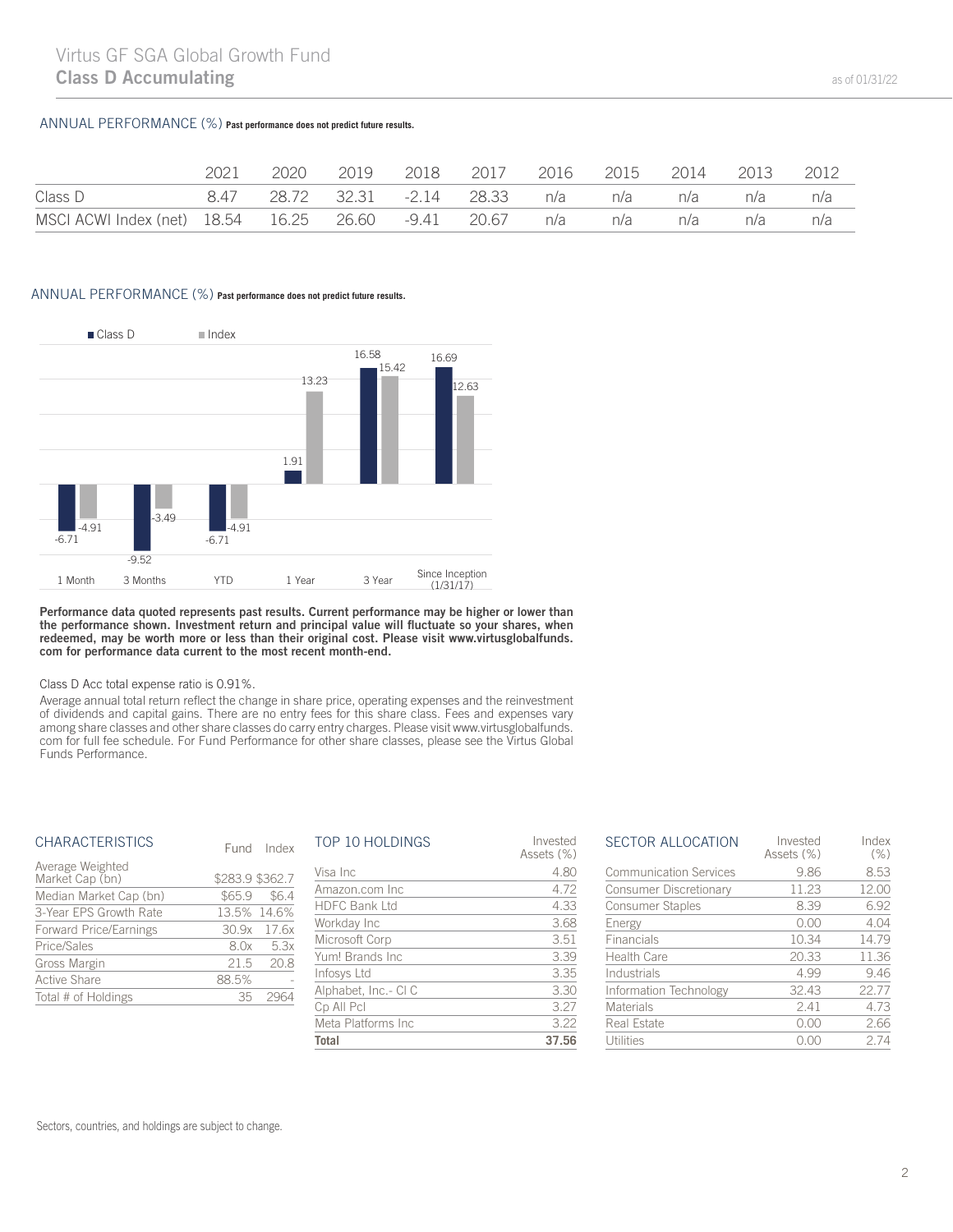| COUNTRY ALLOCATION | Invested |
|--------------------|----------|
|                    |          |

| Assets (%) |
|------------|
| 2.85       |
| 2.31       |
| 2.14       |
| 2.98       |
| 2.13       |
| 2.07       |
| 3.22       |
| 7.68       |
| 2.71       |
| 2.96       |
| 2.79       |
| 2.17       |
| 3.27       |
| 4.26       |
| 56.47      |
|            |

### INDEX DEFINITION

The MSCI AC World Index (net) is a free float-adjusted market capitalization-weighted index that measures equity performance of developed and emerging markets. The index is calculated on a total return basis with net dividends reinvested. The index is unmanaged, its returns do not reflect any fees, expenses, or sales charges, and is not available for direct investment.

## IMPORTANT INFORMATION

**This is a marketing communication.** This material was prepared without regard to the specific objectives, financial situation, or needs of any particular person who may receive it. It is intended for informational purpose VIA, nor SGA gives any warranty as to the accuracy, reliability, or completeness of information which is contained in this document. Except insofar as liability under any<br>statute cannot be excluded, neither VIA or any memb by the recipient of this document or any other person.

The views expressed in this document constitute the judgment of VIA or SGA at the time of issue and are subject to change. The value of shares/units and their derived income may fall as well as rise.

References to positions should not be considered a recommendation to purchase or sell a particular position and there is no assurance, as of the date of publication, that the positions mentioned remain in a portfolio or that positions sold have not been repurchased. Additionally, it is noted that the positions referenced do not represent all of<br>the positions purchased, sold, or recommended holdings are provided for informational purposes only. A list of transactions during the past 12 months is available upon request.

This document does not constitute an offer or solicitation to invest in any fund. The Fund is a sub-fund of the Virtus Global Funds. The Virtus Global Funds (the "Virtus GF Funds") are comprised of an open-ended investment Securities Act of 1933, as amended. **The Funds are not available for sale in the U.S. or to U.S. Persons.** Please see the Fund's prospectus for a definition of U.S. Person. For more information, please visit www.virtusglobalfunds.com

#### A Note about Risk:

Investors should carefully read and consider the latest available version of the relevant Key Investor Information Document ("KIID"), the most recent supplement for the Fund, and the Prospectus for the Company and the latest annual and semi-annual reports for full details of the Fund's investment objectives, risks, charges and expenses and before making a decision to invest. Neither VIA nor SGA have considered the suitability of this investment against your individual needs and risk tolerance. To ensure you understand whether the Fund is suitable, please read the relevant KIID. Any decision to invest must be based solely on the information contained in the Company's Prospectus, the supplement for the Fund, the Key Investor Information Document and the latest half yearly report and unaudited accounts and/or annual report and audited accounts. We strongly recommend you seek independent professional advice prior to investing. If, after reading this factsheet, you have any questions or would like any additional information, please contact your financial advisor. Copies of the Prospectus, KIIDs and the annual and semi-annual reports relating to the Fund may be obtained from the Company and inspected at the registered office of the Company during usual business hours on a business day or at www.virtusglobalfunds.com. Any prices or quotations contained therein are indicative only.

Information on the investment returns given in this document are based solely upon historical Fund performance. The information in this communication has been prepared in good faith; it does not purport to be comprehensive.

All details in this document are provided for marketing and information purposes only and should not be misinterpreted as investment advice or taxation advice. Nothing in this document should be taken as an express or implied indication that this document is an offer or recommendation to buy or sell shares in the Fund. You should not act or rely on this document but should seek independent advice and verification in relation to its contents. Neither VIA nor SGA accepts any liability or responsibility whatsoever for any consequential loss of any kind arising out of the use of this document or any part of its contents. The views expressed in this document are those of VIA and SGA and these are subject to change without notice.

Where the data in this document comes partially from third party sources the accuracy, completeness or correctness of the information contained in this publication is not guaranteed, and third party data is provided without any warranties of any kind. VIA and SGA shall have no liability in connection with third party data.

and offering materials relating to the Fund will not be distributed, to persons resident in any country where such distribution would be contrary to local law or regulation. For the avoidance of doubt the distribution of the information in this document may be restricted by law in certain countries. This information in this document is not addressed to any person resident in the territory or country or jurisdiction where such distribution would be contrary to local law or regulation. The Fund is not available, VIA and SGA disclaim all responsibility if you have obtained access to the information in this document in breach of any law or regulation in the country of which you are a citizen or in which you are residing or domiciled.

|          | Assets (%) |
|----------|------------|
| $$1-15$  | 327        |
| \$15-50  | 26.50      |
| \$50-100 | 18.80      |
| $$100+$  | 51 43      |

#### GLOSSARY

**Avg. Weighted Market Cap (bn):** The total dollar market value of all of a company's outstanding shares. **3-Year EPS Growth Rate:** Average of earnings per share growth for latest 3-year period. **Forward Price/Earnings:** Per share stock price divided by projected future 12-months earnings per share. **Price/Sales:** A valuation ratio that compares a company's stock price to its revenues. **Gross Margin**: A financial ratio indicating the percent of sales the company retains after incurring the direct costs associated with producing the goods and services it sells. Weighted harmonic average of the gross margin for the underlying portfolio holdings. **Active Share**: A measure of the percentage of stock holdings in a manager's portfolio that differ from the benchmark index.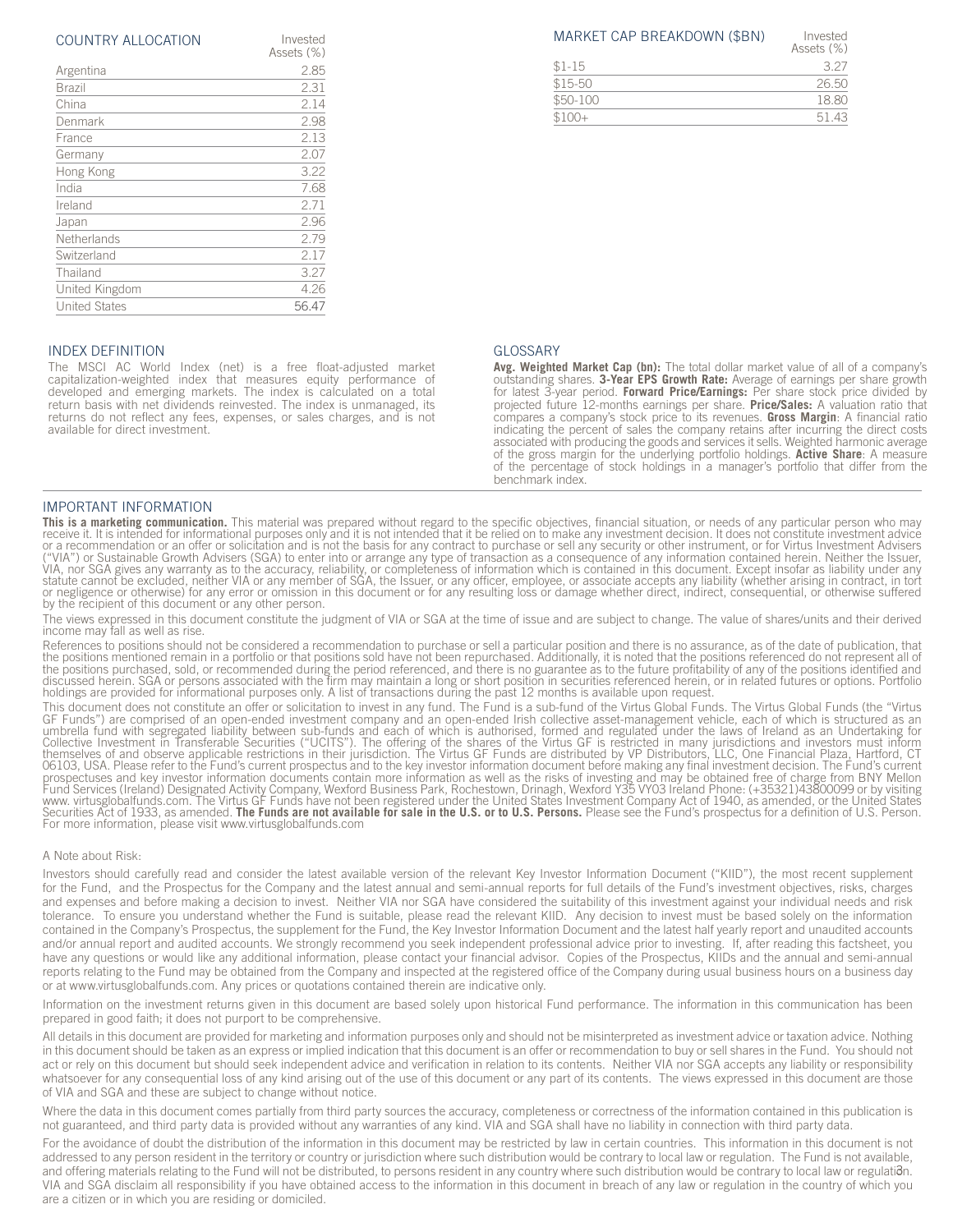#### **South Africa:**

This is a **Minimum Disclosure Document & General Investor Report**. Collective Investment Schemes in Securities (CIS) should be considered as medium to long-term investments. The value may go up as well as down and past performance is not necessarily a guide to future performance. CIS's are traded at the ruling price and can engage in scrip lending and borrowing. The collective investment scheme may borrow up to 10% of the market value of the portfolio to bridge insufficient liquidity. A schedule of fees, charges and maximum commissions is available on request from the Investment Manager. There is no guarantee in respect of capital or returns in a portfolio. A CIS may be closed to new investors in order for it to be managed more efficiently in accordance with its mandate. CIS prices are calculated on a net asset basis, which is the total value of all the assets in the portfolio including any income accruals and less any permissible deductions (brokerage, STT, VAT, auditor's fees, bank charges, trustee and custodian fees and the annual management fee) from the portfolio divided by the number of participatory interests (units) in issue. Forward pricing is used. The Fund's Total Expense Ratio (TER) reflects the percentage of the average Net Asset Value (NAV) of the portfolio that was incurred as charges, levies and fees related to the management of the portfolio. The issue date for this factsheet is the 9th of January 2022.

#### **MDD Glossary**

Annualised Performance: Annualised performance shows longer term performance rescaled to a 1-year period. Annualised performance is the average return per year over the period. Actual annual figues are available to the investor on request.

Highest and Lowest Return: The highest and lowest returns for any 1-year period since inception have been shown.

NAV: The net asset value represents the assets of a Fund less its liabilities.

Sharpe Ratio: The Sharpe Ratio is used to indicate the excess return the portfolio delivers over the risk free rate per unit of risk adopted by the fund.

Standard Deviation: The deviation of the return stream relative to its own average.

Max Drawdown: The maximum peak to trough loss suffered by the Fund since inception.

Max Gain: Largest increase in any single month.

% Positive Month: The percentage of months since inception where the Fund has delivered positive return.

Volatility: Volatility is a statistical measure of the dispersion of returns for a given security or market index.

### **Asset Allocation as of 01/31/22**

Equity 98.18%, Cash 1.82%. There were no material changes in the asset allocation in comparison with Q4.

#### **Total Expense Ratio (TER)**

**Fund Risk:**

With regard to TER, a representative figure for the fund is 0.91% (for the 0.75% AMC share classes).A high TER does not necessarily imply a poor return, nor does a low TER imply a good return. The current TER cannot be regarded as an indication of future TERs. The breakdown of TER is as follows: Management fee: 0.75; Performance fee: 0%;Transaction cost: 0%; Audit fees: 0.0%; Other costs: 0.16%; VAT: 0%; with Total TER being 0.91%.

## **Rolling Return (ISIN: IE00BDR6MJ45)**

The highest rolling 1-year return for the Fund is 76.91% (1-year rolling from 3/23/20 to 3/23/21), with the lowest return being -14.14% (1-year rolling from 3/22/2019 to 3/23/2020).

| FUND RISK:<br>Lower risk                            |  |  |  |  |   | Higher risk |
|-----------------------------------------------------|--|--|--|--|---|-------------|
| Typically higher rewards<br>Typically lower rewards |  |  |  |  |   |             |
|                                                     |  |  |  |  | b |             |

The above risk category is not guaranteed and is likely to shift over time where the Investment Manager proposes to move to lower risk levels if it believes market conditions are going to deteriorate. However investors should note that moving to lower risk levels will not eliminate risk altogether. The Investment Manager's strategy generally defines risk as the probability of permanently losing capital over a five-year period.

The Fund, due to the global nature of its investments, will hold assets in currencies other than the Fund's base currency, which is the U.S. dollar. The value of these assets will not only be affected by movements in the underlying markets but also by movement in the value of the currency in which they are held. The Investment Manager does not intend to seek to hedge this currency risk. For further detail please see the "Risk Factors" section of the Prospectus for the Company.

Where foreign securities are included in a portfolio there may be potential constraints on liquidity and the repatriation of funds, macroeconomic risks, political risks, foreign exchange risks, tax risks, settlement risks; and potential limitations on the availability of market information. The investor acknowledges the inherent risk associated with the selected investments and that there are no guarantees. Please note that all documents, notifications of deposit, investment, redemption and switch applications must be received by BNY Mellon Fund Services (Ireland) Limited, by or before 13:00 (SA), to be transacted at the NAV (defined above) price for that day. Where all required documentation is not received before the stated cut off time BNY Mellon shall not be obliged to transact at the NAV price as agreed to.

Performance has been calculated using net NAV to NAV numbers with income reinvested. The performance for each period shown reflects the return for investors who have been fully invested for that period. Individual investor performance may differ as a result of initial fees, the actual investment date, the date of reinvestments and dividend withholding tax. Full performance calculations are available from the Investment Manager on request.

For any additional information such as Fund prices or application forms please go to www.virtusglobalfunds.com or contact Campion Capital Limited on +442073174433.

### **Citywire US Offshore Awards**

### **Portfolio Manager Award:**

The awards highlight the best individual fund managers across 13 different sectors for their risk-adjusted performance over the past three years. For these awards we analyzed over 2,000 funds sourced directly from the fund management companies with the criteria being that the funds be available to US offshore investors. Each sector shortlist contained individual fund managers and teams of managers adding the most value in each of the 13 investment sectors over the past three years until October 31, 2020.

#### **Asset Management Group Winners:**

This list highlights the asset management groups whose combined team effort have led them to top their sector for their overall risk-adjusted performance over the past three years. Each sector shortlist contains up to five asset management groups adding the most value across their UCITS funds available to US offshore investors in each of the 15 investment sectors listed over the past three years until October 31, 2020.

Note: The Citywire research team analyzed a UCITS universe of over 2,200 funds sourced directly from the fund management companies with the criteria being that the funds be available to US offshore investors. There were 98 unique fund groups assigned to these funds.